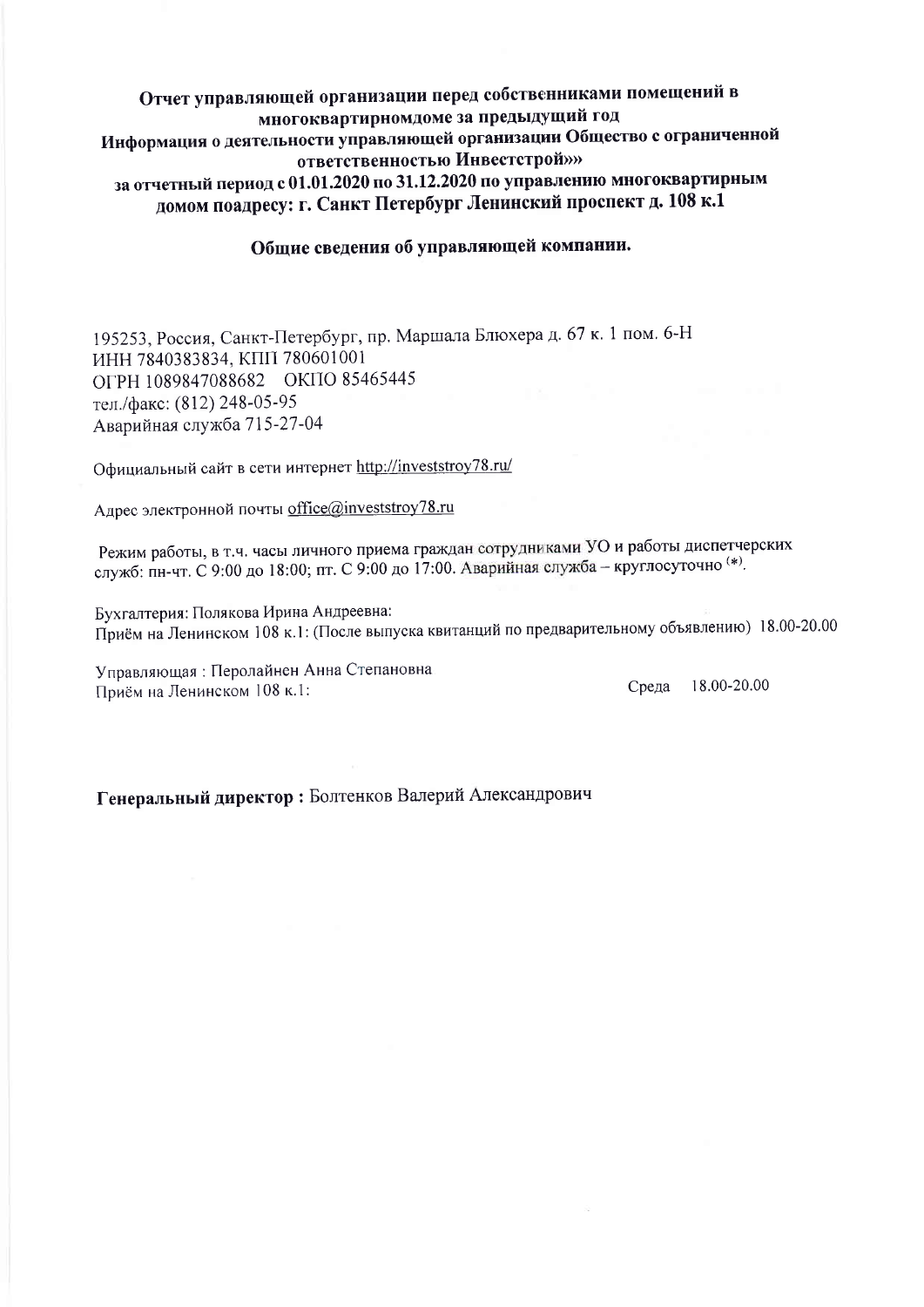# Глава 1 Раздел 1. Техническое состояние многоквартирного дома

| N <sub>2</sub> | Наименование           | общего<br>Техническое состояние элементов          |
|----------------|------------------------|----------------------------------------------------|
| $\Pi/\Pi$      | конструктивных         | имущества                                          |
|                | элементов              |                                                    |
|                |                        |                                                    |
| T              | Фундамент, цоколь      | удовлетворительное                                 |
|                | $\overline{M}$         | Имеются трещины в облицовочном кирпиче.            |
| $\overline{2}$ | (наружные<br>Стены     | Удовлетворительное, нарушения окрасочного покрытия |
|                | внутренние)            |                                                    |
| 3              | Крыльцо, лестницы      | удовлетворительное                                 |
|                |                        |                                                    |
| $\overline{4}$ | Балконы                | удовлетворительное                                 |
| 5              | Перекрытия             | удовлетворительное                                 |
| 6              | Крыша, кровля          | удовлетворительное                                 |
| 7              | Полы                   | удовлетворительное                                 |
|                | проемы                 |                                                    |
| 8.1            | Окна                   | удовлетворительное                                 |
| 8.2            | Двери                  | Удовлетворительное, требуется замена деревянных    |
|                |                        | дверей                                             |
|                | отделка                |                                                    |
| 9.1            | Внутренняя             | Удовлетворительное, требуется косметический ремонт |
| 9.2            | Наружная               | Требуется ремонт трещин                            |
|                | Инженерные системы     |                                                    |
| 10.1           | Электроснабжение       | Удовлетворительное,                                |
| 10.2           | Холодное водоснабжение | удовлетворительное                                 |
| 10.3           | Горячее водоснабжение  | удовлетворительное                                 |
| 10.4           | Водоотведение          | Удовлетворительное                                 |
| 10.5           | Отопление              | удовлетворительное                                 |
|                | прочее                 |                                                    |
| 11.1           | $\triangle$ IIII3      | Необходим восстановительный ремонт                 |
| 11.2           | Лифт (6 шт)            | удовлетворительное                                 |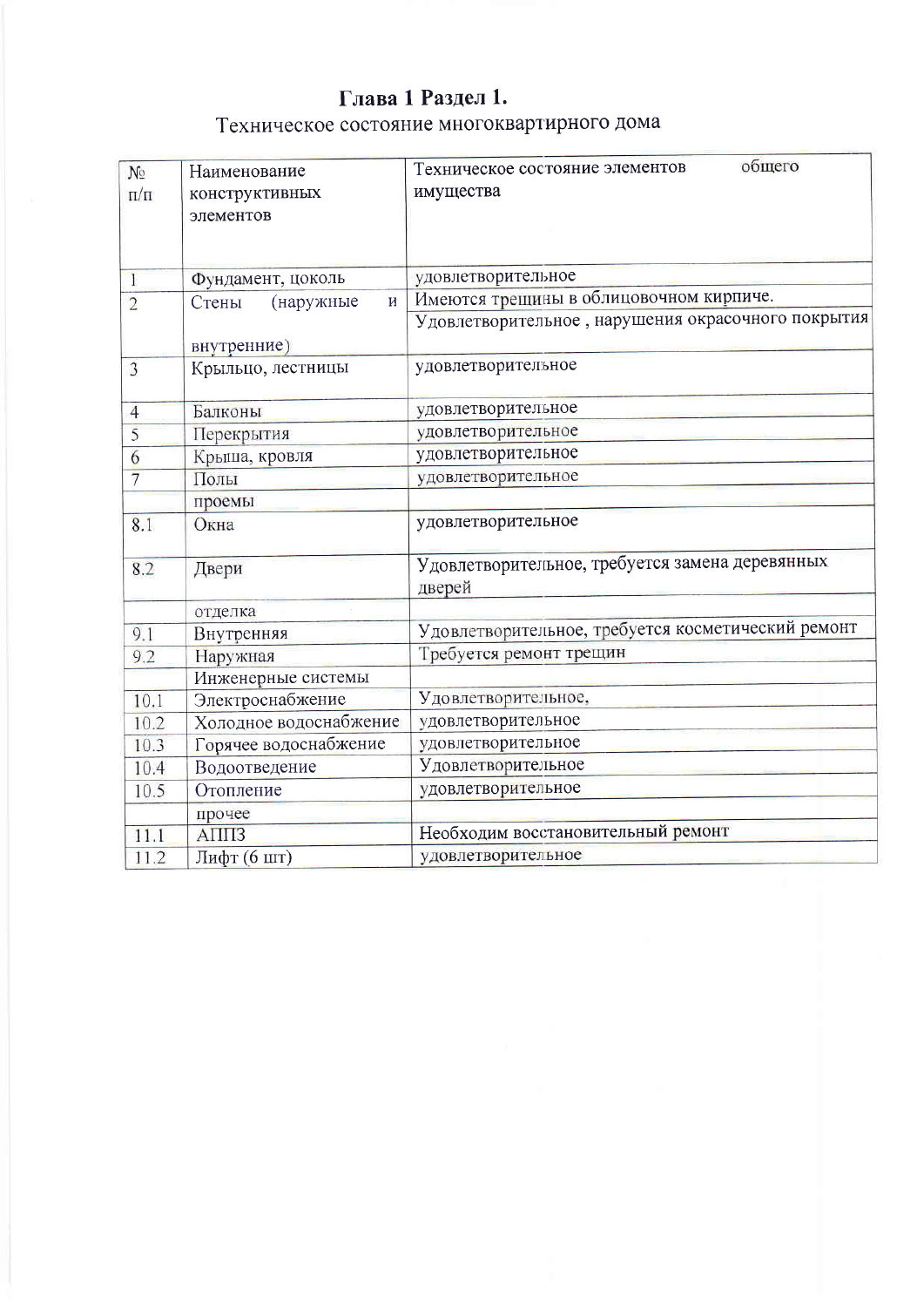# Раздел 2. Сведения о выполненных работах /оказанных услугах по содержанию иремонту общего имущества в многоквартирном доме:

### Наименование работ:

За период 2020 года на доме Ленинский проспект д. 108 к.1 лит. А. были выполнены работы поуправлению и содержанию МКД в части:

# 1. Работа по проведению обязательных в отношении общего имущества мероприятий.

| Перечень<br>работ (услуг)                   | Периодичность<br>проведения работ | Сведения о выполнении<br>работ (результат) |
|---------------------------------------------|-----------------------------------|--------------------------------------------|
|                                             |                                   |                                            |
| Уборка мест общего                          |                                   |                                            |
| пользования в<br>многоквартирном доме       | По графику                        | выполняется                                |
| Уборка и очистка придомовой                 |                                   |                                            |
| территории                                  | ежедневно                         | выполняется                                |
| Освещение придомовых                        |                                   |                                            |
| территорий, площадок,                       |                                   |                                            |
| лестничных маршей                           | Ежедневно, по заявкам.            | выполняется                                |
| Содержание конструктивных                   | Ежедневно/по мере                 |                                            |
| элементов жилого дома                       | необходимости                     | выполняется                                |
| Содержание внутридомовых                    |                                   | выполняется                                |
| сетей отопления                             | постоянно                         |                                            |
| Содержание внутридомовых                    |                                   | выполняется                                |
| сетей горячего водоснабжения                | постоянно                         |                                            |
| Содержание внутридомовых                    |                                   |                                            |
| сетей холодного                             | постоянно                         | выполняется                                |
| водоснабжения                               |                                   |                                            |
| Содержание внутридомовых                    | постоянно                         | выполняется                                |
| канализационных сетей                       |                                   |                                            |
| Содержание внутридомовых                    | постоянно                         | выполняется                                |
| сетей и электрооборудования                 | постоянно                         | выполняется                                |
| Выполнение работ по<br>устранению аварийных |                                   |                                            |
|                                             |                                   |                                            |
| ситуаций<br>Услуги по управлению            |                                   |                                            |
| многоквартирным домом                       | постоянно                         | выполняется                                |
| Услуги по начислению и                      |                                   |                                            |
| подготовке платежных                        |                                   |                                            |
| документов за жилищно-                      |                                   |                                            |
| коммунальные услуги                         | ежемесячно                        | выполняется                                |
| Текущий ремонт                              | постоянно                         | выполняется                                |
| Сбор и вывоз твердых                        |                                   |                                            |
| бытовых отходов                             | По графику                        | выполняется                                |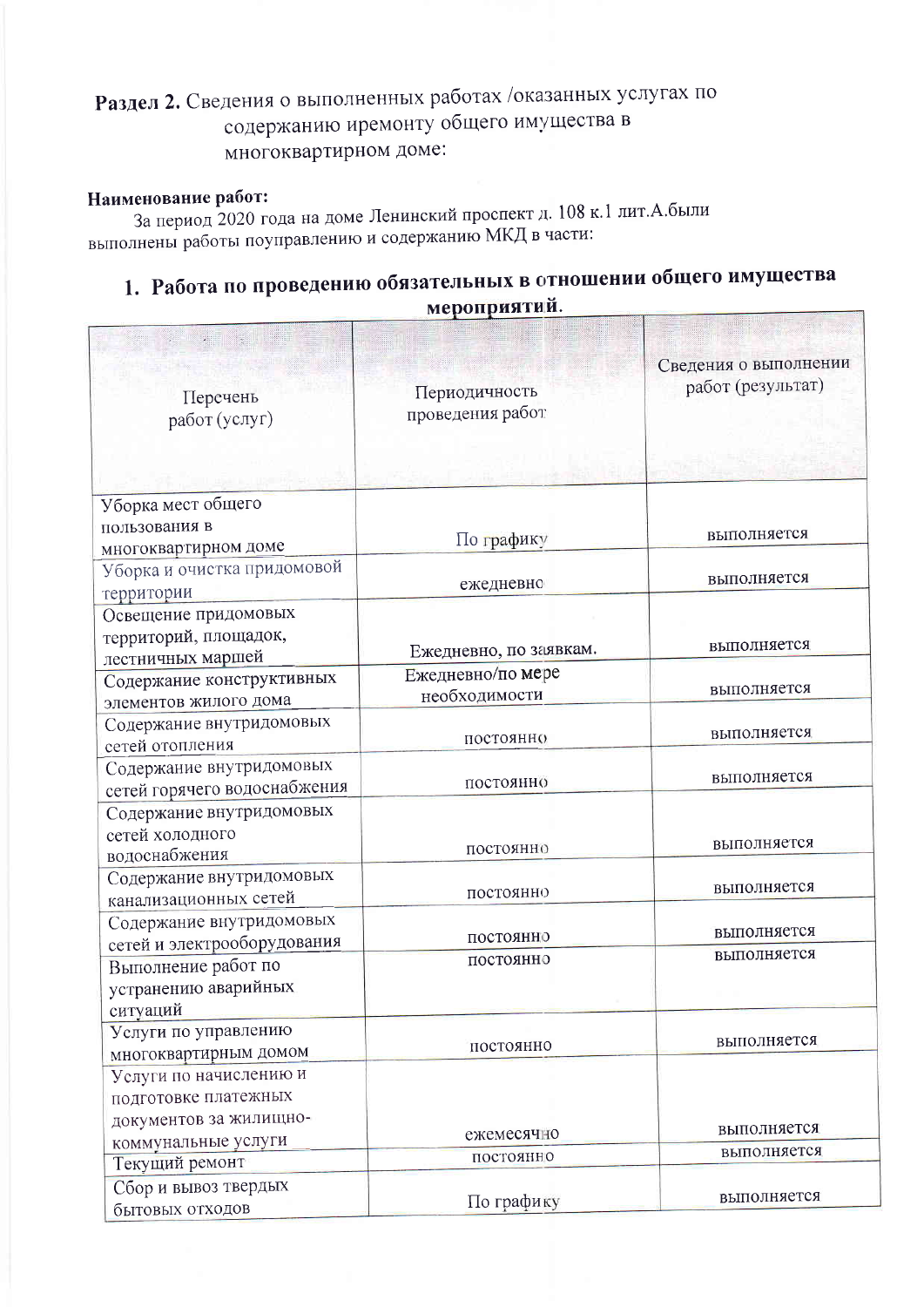#### Работа по проведению обязательных в отношении общего  $2.$ имуществамероприятий по энергосбережению и повышению энергетической

#### эффективности.

В период эксплуатации МКД были выполнены работы по постоянному контроле постоянном  $3a$ выражающиеся  $\overline{R}$ обслуживанию техническому работоспособностью здания, каждого его элемента в отдельности. Не допущено перерывов в предоставлении коммунальных ресурсов.

# 2.1. ИТП и система теплоснабжения

В рамках обслуживания проведены работы по сезонной подготовке ИТП к эксплуатации к отопительному периоду. (проведены промывки всех необходимых узлов, проведена проверка и опрессовка системы на целостность избыточным давлением, прочистка всех грязевиков), ревизия арматуры и оборудования приборов КИП В период эксплуатации на (контрольно-измерительных приборов) и автоматики системах ИТП не допущено не одного случая остановки в работе, а также серьезных утечек теплоносителя. - проведение гидравлических испытаний, ремонт, поверка и наладка комплекса устройств, обеспечивающих бесперебойную подачу тепла в квартиры включая внутридомовые сети, тепловые пункты, системы отопления;

В период эксплуатации на системе теплоснабжения проведено:

Прочищены все грязевики

Регулировка редукторов давления в ИТП - 2шт

Ремонт обратных клапанов и их чистка

Протянуты все фланцевые соединения.

Прочищены обратные клапана 8 штук.

Проводилась постоянная регулировка отопления в отопительный период

Регулировка циркуляции горячего водоснабжения

За время эксплуатации случаев нанесения ущерба в результате возникновения аварийных ситуации не допущено. Проведены плановые работы по предотвращению Отрабатывались осмотры всех труб теплоснабжения. аварий. Проведены незамедлительно заявки жильцов МКД. Случаев заморозки топления в отопительный период не допущено.

### 2.2. Система водоснабжения здания

В период эксплуатации на системе водоснабжения проведено:

Прочистка всех грязевиков водоснабжения

За период эксплуатации ситуаций подтопления от общих стояков водоснабжения не допущено, проведены плановые работы по предупреждению аварийных ситуаций. Проведены работы по осмотру задвижек их постоянной работе, для предотвращения выхода их из строя. Произведена установка насосной станции с целью повышения лавления.

#### 2.2. Система канализации

За период эксплуатации ликвидировано 2 случая засорения системы канализации бытовыми отходами. Отрабатывались заявки жильцов МКД.

# 2.3. Система электроснабжения.

2.5.1 В период эксплуатации системы электроснабжения здания, серьезных перерывов в подаче электрической энергии потребителям допушено не было.

Заменены автоматы на общедомовых сетях

2.5.2. Электроосвещение

За период эксплуатации на данной системе:

Происходит замена перегорающих лампочек на энергосберегающие, меняются разбитые плафоны.

За период эксплуатации всей системы электроснабжения аварий, угрожающих жизни и здоровью, не допущено, все случаи аварийных ситуаций устранялись незамедлительно либо предотвращались заранее в результате ежедневного контроля и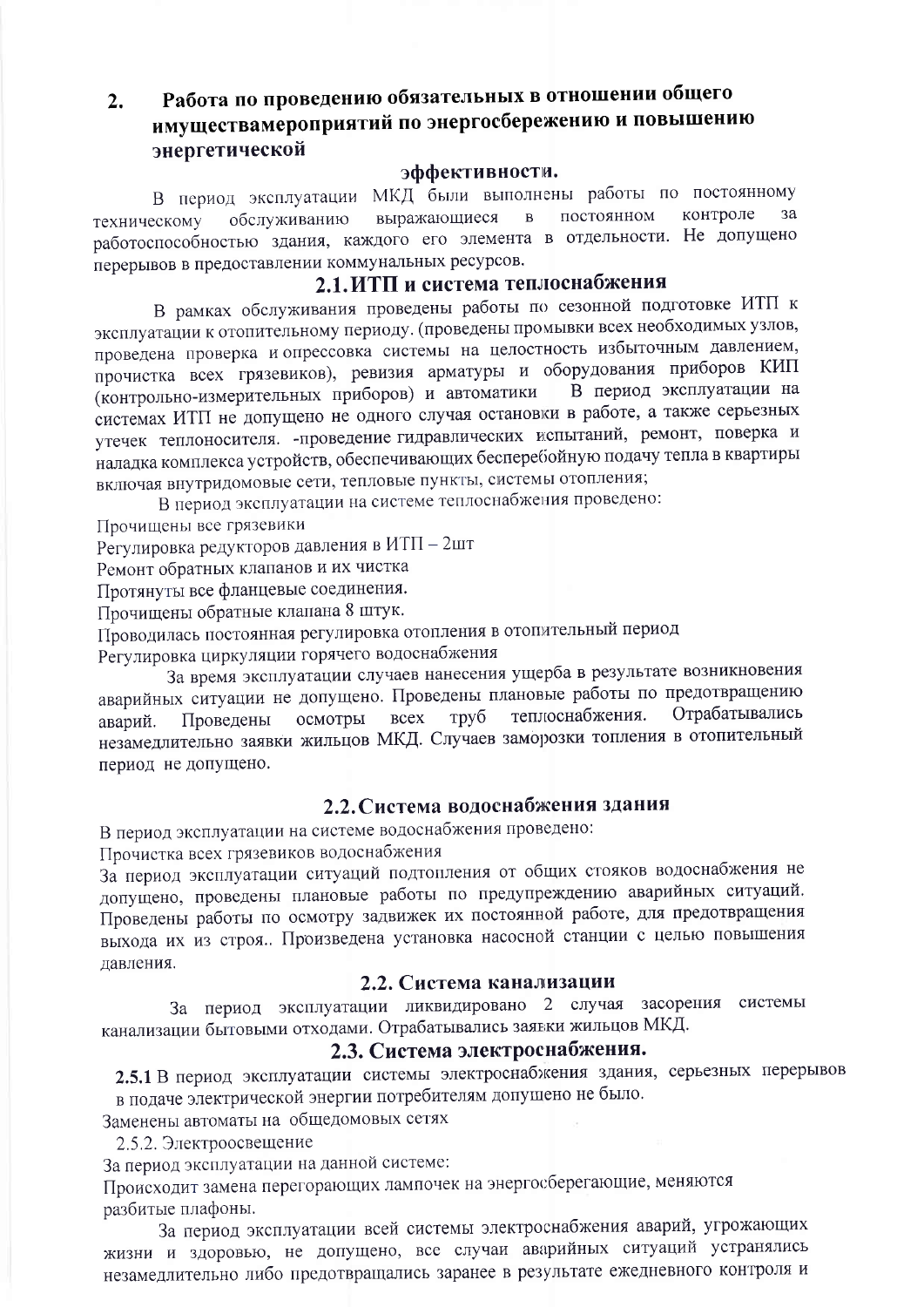обрабатыванию заявок.

#### 2.4. Конструкции здания.

За период эксплуатации нарушений и незаконных перестроек допущено не было, осмотры конструкций здания производились, регулярно. Конструктивные элементы здания находятся в удовлетворительном состоянии и не несут угрозы жизни и здоровью. В процессе осмотров МОП были обнаружены нарушения штукатурного и окрасочного слоя. Фасад здания имеет трещины облицовочного кирпича.

#### 2.5. Двери

В ходе эксплуатации были проведены работы по замене деревянны дверей на металлически, согласно плана.. Входные металлические двериремонтировались 1 раз. Менялись доводчики.

### 2.6. Лифтовое оборудование

В процессе эксплуатации на данной системе происходили сбои, но они устранялись оперативно и в максимально сжаты сроки. За период эксплуатации произведены регламентированные работа. В настоящее время лифты находятся в хорошем состоянии.

# 2.7. Прилегающая территория

В рамках эксплуатации прилегающей территории были проведены работы по подержанию благоустройства в хорошем состоянии,

### 3. Работа с собственниками

В процессе эксплуатации были организованны работы с собственниками на предмет отработки заявок, как посредством устного, письменного обращения, так и через сети интернет. В процессе ответов и обрабатывания заявок устранялись недостатки,

В 2020 продолжалась работа по взысканию задолженности за коммунальные и эксплуатационные услуги.

# 4. Деятельность связанная с достижением целей управления

1. обеспечение поставки в многоквартирный дом коммунальных ресурсов в соответствии с проектом дома;

2. начисление и сбор платы со всех собственников жилых и нежилых помещений

3. ведение реестра собственников помещений (в соответствии с действующим законодательством);

контроль за своевременным внесением собственниками помещений установленных 4. платежей и взносов;

5. обеспечение соблюдения прав и законных интересов собственников помещений в многоквартирном доме при установлении условий и порядка владения, пользования и распоряжения общей собственностью;

Ведение технической документации. 6.

7. Заключение необходимых договоров с подрядными и субподрядными организациями на выполнение специализированных работ и предоставление услуг.

Организация подготовки дома к сезонной эксплуатации. 8.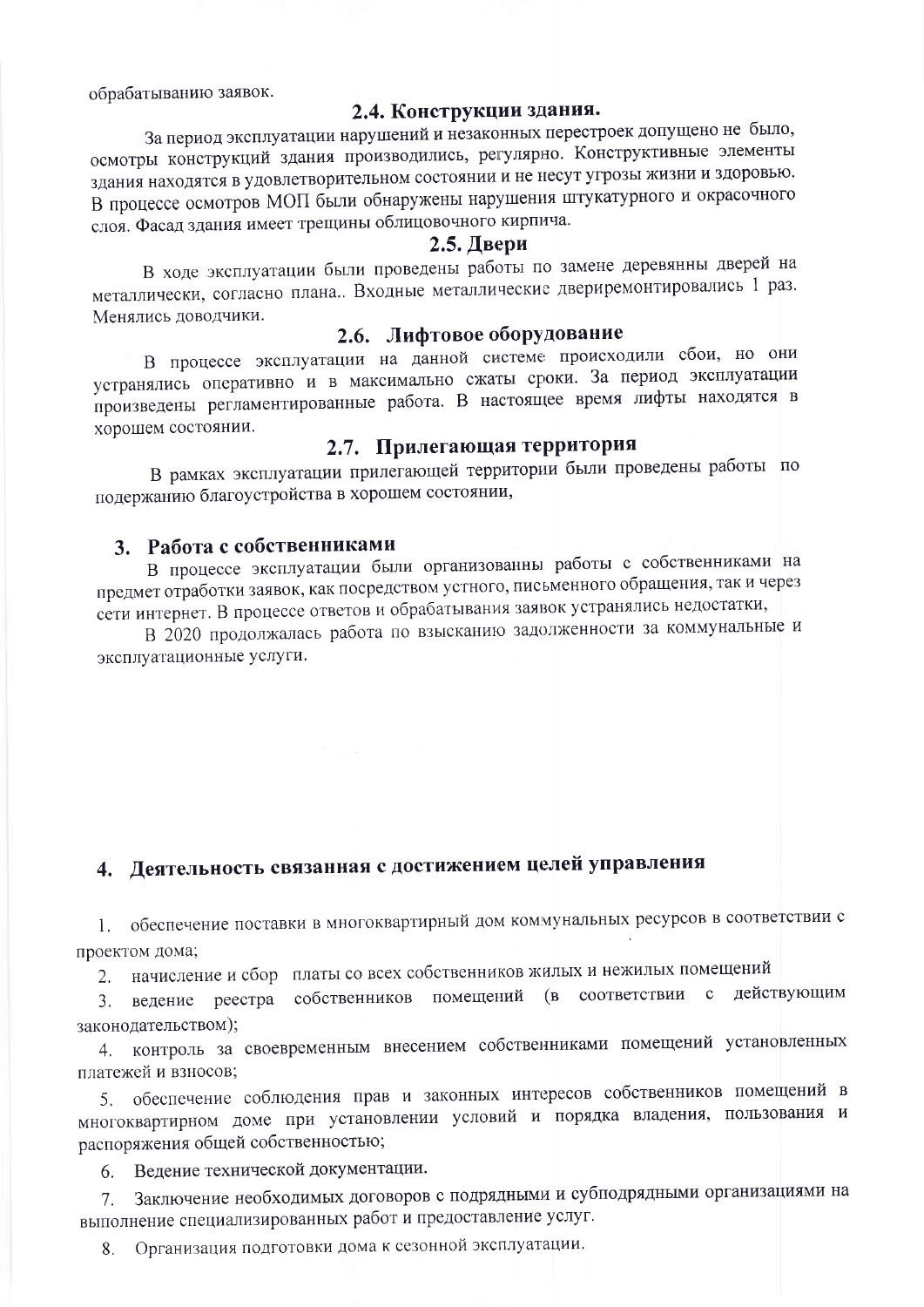9. Учет договоров и соглашений, контроль за соблюдением условий заключенных договоров и соглашений.

10. Обеспечение собственников, арендаторов и нанимателей помещений в многоквартирном доме коммунальными и прочими услугами.

11. Контроль количества и качества предоставляемых услуг.

12. Ведение расчетов оказываемые услуги и выполняемые работы.

13. Разработка и приведение счетов-квитанций на оплату в соответствии с действующим законодательством.

14. Организация и ведение приёма граждан

15. Подготовка объема работ по герметизации межпанельных стыков.

16. Организация и проведение ремонтных работ на системе отопления

17. Организация и проведение ремонтных работ по замене аварийных стояков и восстановление водоснабжения верхних квартир.

18. Организация и проведение косметического ремонта парадных, первых этажей и лифтовых холлов, мусороприёмных камер.

19. Размещение информации, документов в системах ГИС ЖКХ, Реформа жкх,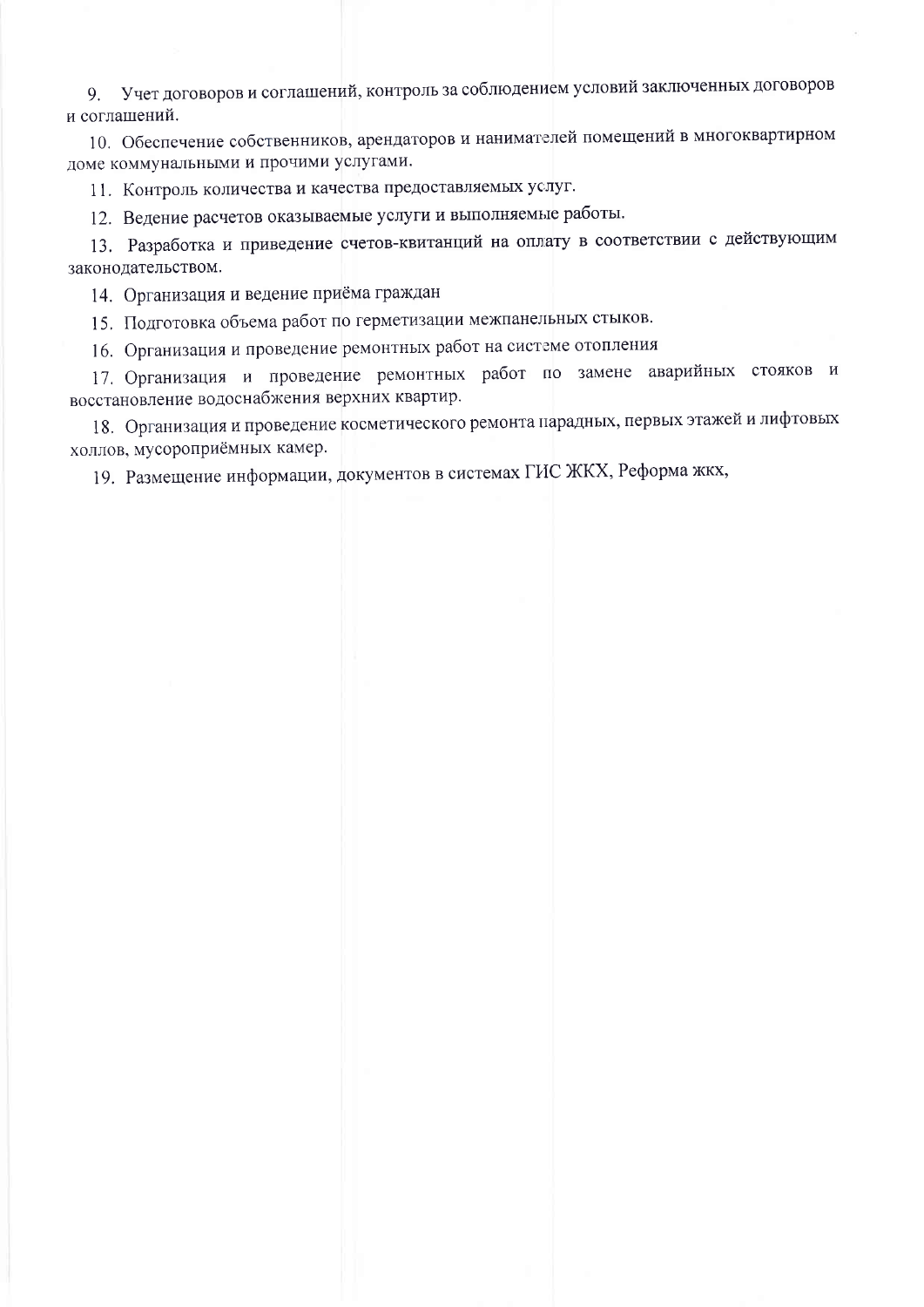За отчетный период собственникам МКД по адресу Ленинский пр-кт дом 108 корп 1 выставлено счетов 1 за работы, коммунальные и жилищные услуги на сумму:

| $\frac{1}{2}$<br>всего                      | 7987195,83 | руб |  |
|---------------------------------------------|------------|-----|--|
| в том числе                                 |            |     |  |
| коммунальных,<br>жилищных и прочих<br>услуг | 7987195,83 | руб |  |
| работ по целевому<br>назначению             |            | pv6 |  |

### За предоставленные услуги и выполненные

#### работы собственниками оплачено:  $\overline{2}$

за 2020г.

6 743 949,18

3 Общая задолженность:

| за 2020г.                            | 1 243 246,65 |  |
|--------------------------------------|--------------|--|
| $\frac{1}{3a}$ период 2011-2020 годы | 7 414 472,89 |  |

За отчётный период получено от арендаторов за предоставление части здания в аренду для размещения рекламы:

 $\overline{4}$ 

| Deinitrupi.                | Договор №<br>$108/1$ or                |            |
|----------------------------|----------------------------------------|------------|
| ООО "ТОП- ДЕКОР"           | $01.02.2019$ r.                        | 41 806,80  |
|                            | дог.№ 01-<br>$02 - 16 - 2016$          |            |
| СПб ГУП "АТС<br>Смольного" | <b>OT</b><br>14.06.2016                | 27 720,00  |
| ООО "ДМЦ "Вирилис          | $N2$ 108-19-<br>$H/2$ or<br>01.10.2016 | 56 846,40  |
| итого                      |                                        | 126 373,20 |

За отчетный период с 01.01.2020 по 31.12.2020 начислено и собрано

5 ден.средств по статьям:

| Услуги                      | Итого        | Оплачено     | Долг              | Выполнено<br>работ |
|-----------------------------|--------------|--------------|-------------------|--------------------|
| Жилищные услуги             | 6 088 766,41 | 5 014 876,32 | 1 0 7 3<br>890,09 | 6 088 766,41       |
| <b>AXP</b>                  | 881 848,08   | 720 064,31   | 161 783,77        | 881 848,08         |
| Водоотв.ГВС на<br>общ.нужды | 20 707,07    | 16 565,02    | 4 142,05          | 20 707,07          |
| Водоотв.ХВС на<br>общ.нужды | 5 016,87     | 4 740,83     | 276,04            | 5 016,87           |
| ГВС на общ.нужды            | 92 195,49    | 75 206,25    | 16 989,24         | 92 195,49          |
| Обслуживание лифта          | 449 672,04   | 401 941,95   | 47 730,09         | 449 672,04         |
| Обслуживание узла<br>учета  | 42 039,24    | 36 255,20    | 5 784,04          | 42 039,24          |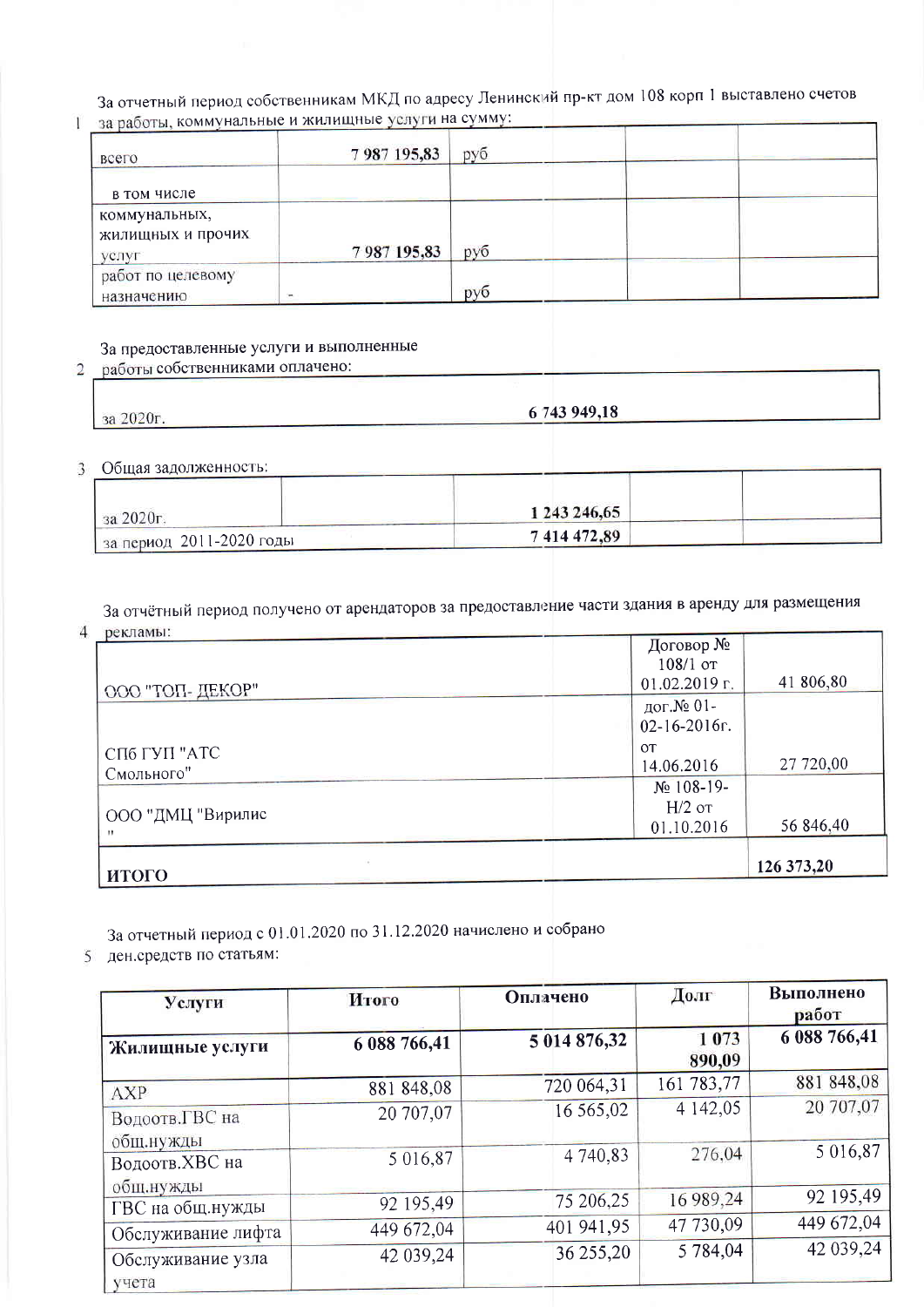| Общедомовая                 | 101 859,36   | 82 260,28    | 19 599,08         | 101 859,36    |
|-----------------------------|--------------|--------------|-------------------|---------------|
| эл.эн(день)                 |              |              |                   |               |
| Общедомовая                 | 22 631,87    | 18 232,09    | 4 3 9 9, 78       | 22 631,87     |
| эл.эн(ночь)                 |              |              |                   |               |
| Общедомовая                 | 56 605,26    | 47 242,64    | 9 3 6 2, 6 2      | 56 605,26     |
| эл.эн(однт)                 |              |              |                   |               |
| Сод.и рем.АППЗ              | 48 295,44    | 43 502,63    | 4 792,81          | 48 295,44     |
| Сод.и рем.авт.              | 44 804,52    | 40 184,66    | 4619,86           | 44 804,52     |
| запирающ.устр.              |              |              |                   |               |
| двер.подъезд.               |              |              | 2 009,89          | 10 775,34     |
| Сод.и                       | 10 775,34    | 8 7 65,45    |                   |               |
| рем.сист.экстренного        |              |              |                   |               |
| оповещ.<br>Содерж.общ.имущ. | 2 145 774,60 | 1751 610,74  | 394 163,86        | 2 145 774,60  |
| Текущий ремонт              | 1 047 609,00 | 855 348,30   | 192 260,70        | 976188.68     |
| Уб. контейнерной            | 82 880,40    | 67 675,64    | 15 204,76         | 82 880,40     |
| площадки                    |              |              |                   |               |
| Уборка зем. участка         | 329 864,46   | 269 147,63   | 60 716,83         | 329 864,46    |
| Управл.м/к домом            | 590 109,30   | 480 704,76   | 109 404,54        | 590 109,30    |
| ХВС на общ.нужды            | 5 016,87     | 4 740,83     | 276,04            | 5 016,87      |
| Эксп.приб.учета ТЭ          | 89 510,52    | 73 089,39    | 16 421,13         | 89 510,52     |
| Эксп.приб.учета ХВ          | 9 9 45, 96   | 8 121,52     | 1824,44           | 9 9 4 5 , 9 6 |
| Эксп.приб.учета ЭЭ          | 11 604,72    | 9476,20      | 2 128,52          | 11 604,72     |
|                             | 983 171,92   | 912 983,07   | 70 188,85         | 983 171,92    |
| Коммунальные                |              |              |                   |               |
| услуги<br>Водоотв.гор.воды  | 213 494,94   | 204 044,69   | 9 450,25          | 213 494,94    |
| Водоотв.хол.воды            | 384 838,49   | 354 469,19   | 30 369,30         | 384 838,49    |
| Холодная вода               | 384 838,49   | 354 469,19   | 30 369,30         | 384 838,49    |
| Прочие                      | 915 257,50   | 816 089,79   | 99 167,71         | 915 257,50    |
|                             | 86 580,00    | 80 310,70    | 6 269,30          | 86 580,00     |
| Антенна                     | 3 200,00     | 3 200,00     | 0,00              | 3 200,00      |
| Домофонные ключи            |              | 500,00       | 0,00              | 500,00        |
| Замена счетчиков            | 500,00       |              |                   | 627 900,00    |
| Консъерж                    | 627 900,00   | 553 845,90   | 74 054,10         |               |
| Платные услуги              | 90 000,00    | 82 500,00    | 7500,00           | 90 000,00     |
| Радио                       | 78 097,50    | 70 170,63    | 7926,87           | 78 097,50     |
| Услуги РЦ                   | 28 980,00    | 25 562,56    | 3 417,44          | 28 980,00     |
| Всего:                      | 7 987 195,83 | 6 743 949,18 | 1 2 4 3<br>246,65 | 7987195,83    |
|                             |              |              |                   |               |